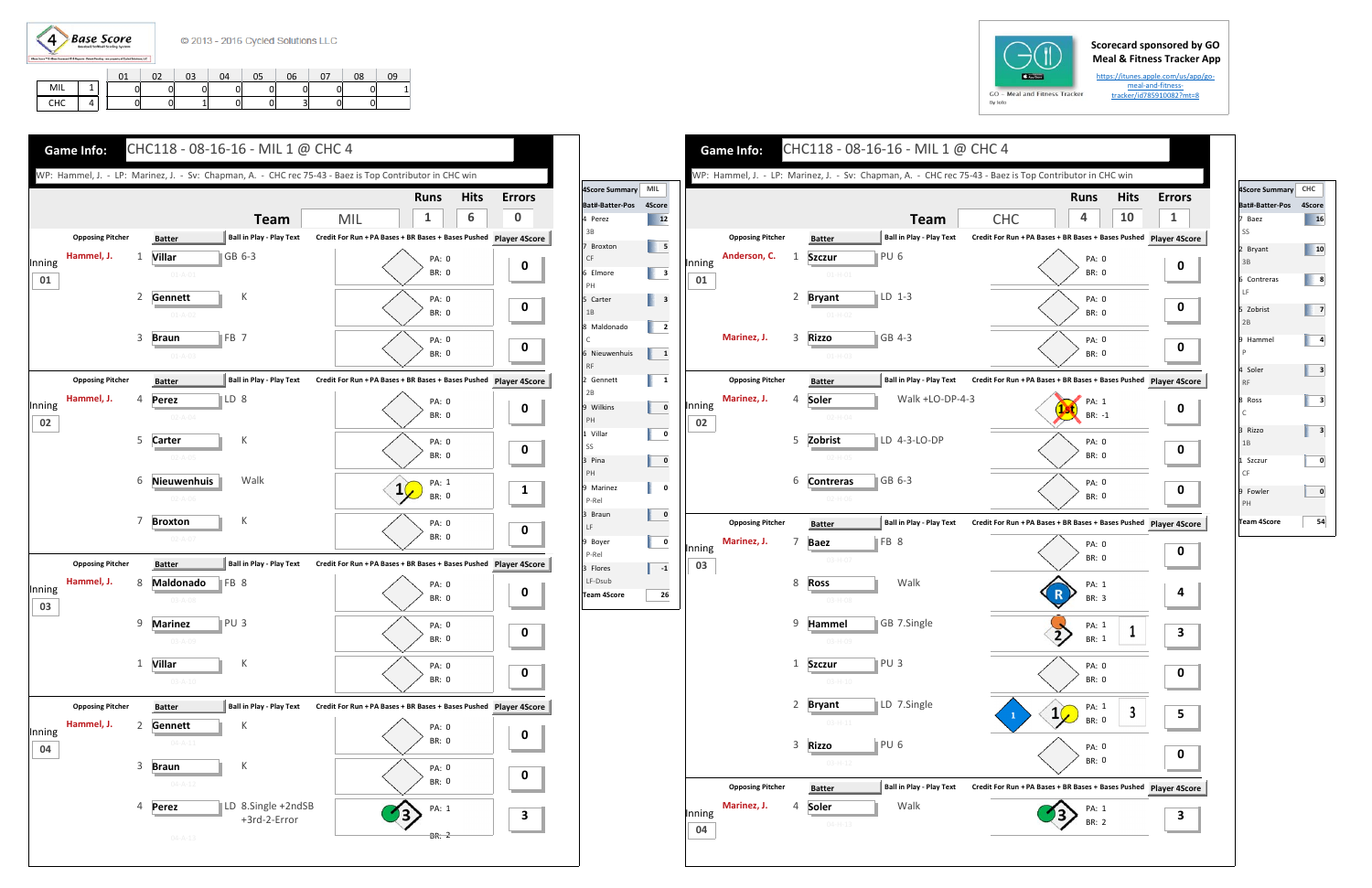$\left(4\right)$ **Base Score** 

C 2013 - 2016 Cycled Solutions LLC

## **Scorecard sponsored by GO Meal & Fitness Tracker App**

https://itunes.apple.com/us/app/go‐ meal-and-fitnesstracker/id785910082?mt=8

|          |   |   | $\sim$ | 03 | 04 |   | 06 | 08 | 09 |
|----------|---|---|--------|----|----|---|----|----|----|
| MIL      | × | ⌒ |        |    |    |   |    |    |    |
| rur<br>ᇅ |   | ⌒ | U.     |    | J. | U | э  |    |    |

|        |                         |                |                                   |                                  | <b>BARRING</b><br>GO - Meal and Fitness Tracker<br>By Iolo    |                       |                  | https://itunes.apple.com/u<br>meal-and-fitness-<br>tracker/id785910082? |
|--------|-------------------------|----------------|-----------------------------------|----------------------------------|---------------------------------------------------------------|-----------------------|------------------|-------------------------------------------------------------------------|
|        |                         | 5              | Zobrist<br>$04 - H - 14$          | LD 7.Single +DP'd-5-3            |                                                               | PA: 1<br>BR: 1        | 1                | 3                                                                       |
|        |                         | 6              | <b>Contreras</b><br>$04 - H - 15$ | FB <sub>7</sub>                  |                                                               | PA: 0<br><b>BR: 0</b> |                  | 0                                                                       |
|        |                         | 7              | Baez<br>$04 - H - 16$             | FB 9.Single                      | ${\bf 1}$                                                     | PA: 1<br><b>BR: 0</b> | 2                | З                                                                       |
|        | Boyer, B.               | 8              | <b>Ross</b><br>$04-H-17$          | GB 5-3-DP                        |                                                               | PA: 0<br><b>BR: 0</b> | $-1$             |                                                                         |
|        | <b>Opposing Pitcher</b> |                | <b>Batter</b>                     | <b>Ball in Play - Play Text</b>  | Credit For Run + PA Bases + BR Bases + Bases Pushed Player 49 |                       |                  |                                                                         |
| Inning | Boyer, B.               | 9              | Hammel                            | LD 7.Double +Out3rd-<br>$6-5-FC$ | 2ng                                                           | PA: 2                 |                  | 1                                                                       |
| 05     |                         | $\mathbf{1}$   | $05-H-18$                         | GB 6-5-FC +OutHome-              |                                                               | $BR: -1$              |                  |                                                                         |
|        |                         |                | <b>Szczur</b><br>$05-H-19$        | $7 - 2$                          |                                                               | PA: 1<br>BR: -1       |                  | 0                                                                       |
|        |                         | $\overline{2}$ | <b>Bryant</b>                     | GB 5.Single                      |                                                               | PA: 1<br><b>BR: 1</b> | 1                | 3                                                                       |
|        |                         | 3              | $05 - H - 20$<br><b>Rizzo</b>     | LD 7.Single                      | 1                                                             | PA: 1                 | $\boldsymbol{2}$ | З                                                                       |
|        |                         | 4              | $05 - H - 21$<br>Soler            | GB 1-3                           |                                                               | <b>BR: 0</b><br>PA: 0 |                  | 0                                                                       |
|        | <b>Opposing Pitcher</b> |                | $05-H-22$                         | <b>Ball in Play - Play Text</b>  | Credit For Run + PA Bases + BR Bases + Bases Pushed Player 49 | <b>BR: 0</b>          |                  |                                                                         |
| Inning | Scahill, R.             | 5              | <b>Batter</b><br>Zobrist          | FB 7.Double                      |                                                               | PA: 2                 |                  | 4                                                                       |
| 06     |                         | 6              | $06-H-23$<br><b>Contreras</b>     | LD 9.Single                      |                                                               | BR: 2                 |                  |                                                                         |
|        |                         |                | $06-H-24$                         |                                  | $\mathbf 1$<br>R                                              | PA: 1<br>BR: 3        | $\mathbf{2}$     | 7                                                                       |
|        |                         | 7              | <b>Baez</b><br>$06-H-25$          | FB .HomeRun CF                   | 2<br>R                                                        | PA: 4<br>BR: 0        | 7                | $\mathbf{1}$                                                            |
|        |                         | 8              | <b>Ross</b><br>$06-H-26$          | К                                |                                                               | PA: 0<br>BR: 0        |                  | 0                                                                       |
|        |                         | 9              | Hammel<br>$06-H-27$               | GB 6-3                           |                                                               | PA: 0<br>BR: 0        |                  | 0                                                                       |
|        |                         | 1              | <b>Szczur</b><br>$06-H-28$        | GB 6-3                           |                                                               | PA: 0<br>BR: 0        |                  | 0                                                                       |
|        |                         |                |                                   |                                  |                                                               |                       |                  |                                                                         |





 Inning **06**